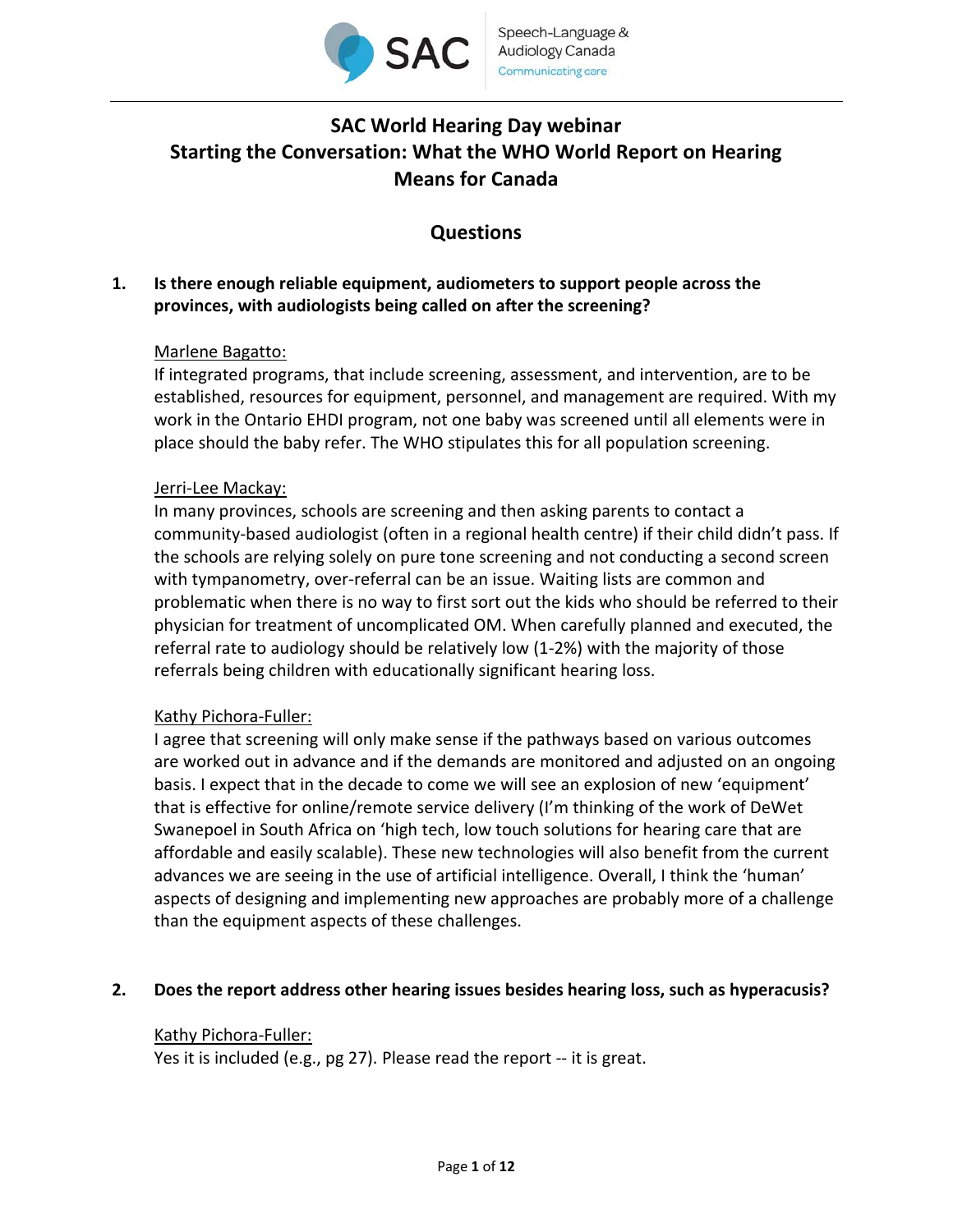

**3. There is also negativity associated with bad outcomes with hearing aid users. We have to do more to promote the positive experiences that amplification affords.** 

## Marlene Bagatto:

I agree. To give the public a better understanding of the capabilities of hearing aids is important. What is also critical is to go beyond the hearing technology and describe how effective communication should be applied. This is also within the scope of audiologists and we also need to focus on that. Not just technology.

## Jerri‐Lee Mackay:

I also agree. Stigma is a big issue in the school‐aged population. By the time a child reaches Kindergarten age, they have a fairly well‐formed sense of who they are and what does and doesn't belong on their person. The older the child becomes, the more solidly formed that sense is and the more difficult it becomes to establish consistent use of amplification. Promoting positive experiences with amplification is one of the tools we can use to mitigate the stigma associated with amplification.

## Kathy Pichora-Fuller:

Overall, the person must come first and the technology should be seen as only part of rehabilitation (see the SAC position paper on AR:

## https://www.sac‐

oac.ca/sites/default/files/resources/audiologic\_rehabilitation\_statement\_en.pdf). I would dare to suggest that much of the 'negativity associated with bad outcomes with hearing aid users' might be attributable to too great a focus on the hearing aid and not enough focus on the person. The complex issues of societal and self stigma are key, at least for some people, in how they adjust to hearing loss. I look forward to the day when the conversation is about hearing care and not about hearing aids. Also see the fabulous SAC webinar by Lisa Dillon Edgett on March 10th about how she implements the entire range of rehabilitative tools in her program.

# **4. How about the role of Family or Primary Care physician in addressing hearing loss? How do you think we can tackle this as hearing healthcare professionals?**

## Marlene Bagatto:

We can educate them on the importance of screening and intervention; and hearing healthcare overall. And if there are regions where integrated programs exist, then we must educate the physicians that they are available so they can direct their patients there. Again, this is a task that EHDI programs undertake as part of implementation.

## Jerri‐Lee Mackay:

Yes, educating them on the importance of screening so that they are supportive of those programs – also ensuring that they are aware of the referral processes for their local audiologists and reminding them that hearing loss can occur at any stage in the life cycle so as not to assume that if a child passed their infant screening there is no further risk of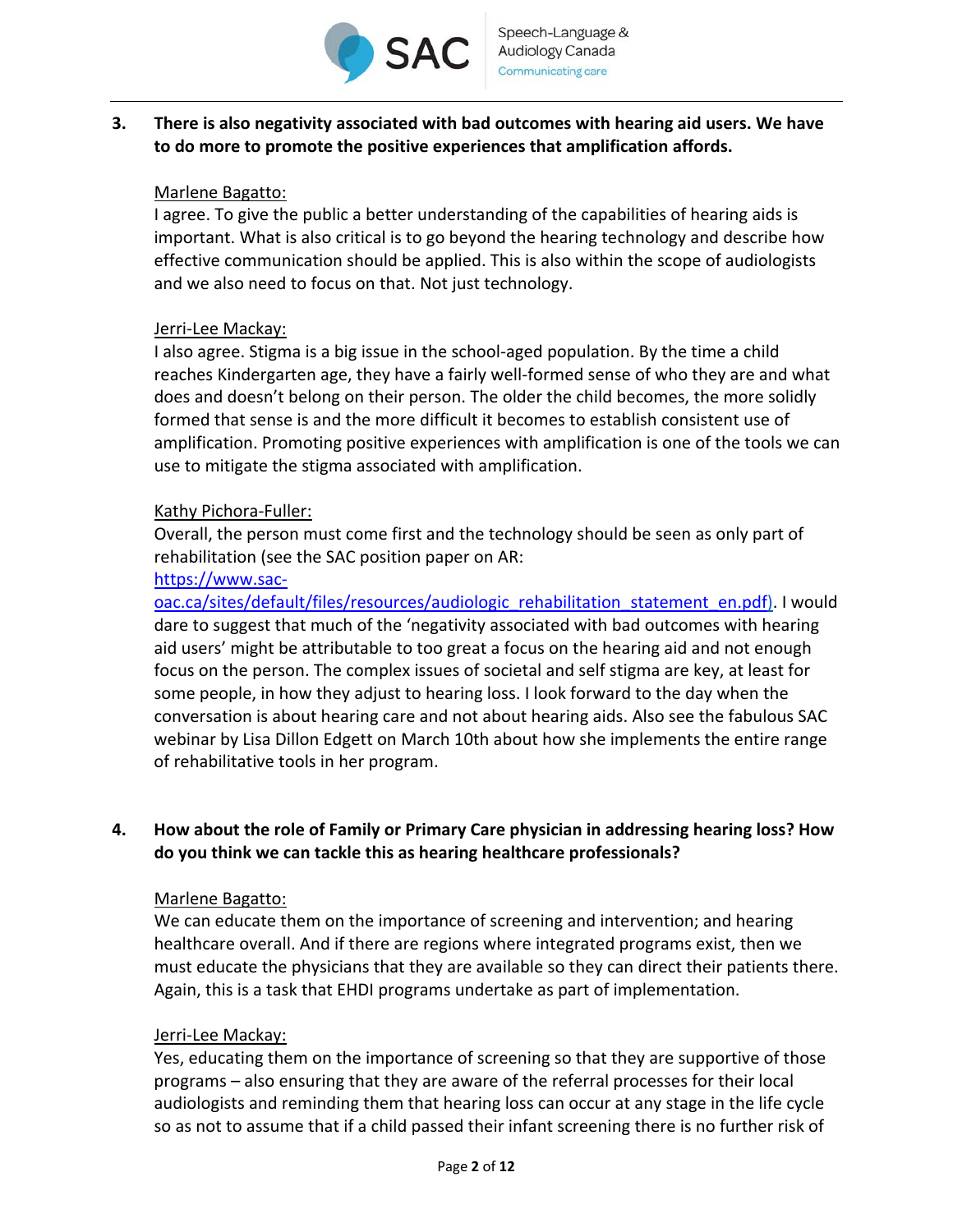

hearing loss. We still see children whose parents' concerns were dismissed by their primary care physician. We are starting to see more and more pediatricians offices that will include a hearing screening as part of their 4 year old check ups and this is fantastic to see.

# Kathy Pichora‐Fuller:

In addition to educating them about hearing and referral options, we need to listen to what they want/need to provide better care for their patients who have hearing concerns. In my conversations with geriatricians, it has been a two-way dialogue that has made the difference. I think audiology will evolve in important ways as we discover how to work in interprofessional teams. The World Report on Hearing and the WHO ICOPE (https://www.who.int/ageing/health‐systems/icope/en/) sees hearing care in a broader health context. This seems to be akin to how educational audiologists must work with teachers to put hearing into the broader educational context. The vision for universal screening assumes that there will be more task sharing and more integration of hearing care in broader contexts so the silos will need to be broken down as we move forward.

# **5. Can you speak to the challenges of assisting seniors in long term care? Should there be audiologists hired by ?? to work in this area, clients, the staff, the family?**

# Kathy Pichora‐Fuller:

I think we discussed this question or a similar question online. In the wake of COVID, as so many new people are being hired to work in LTC, my research team members in the Canadian Consortium on Neuro‐degeneration in Aging (http://www.opto.umontreal.ca/wittichlab/ccna‐team17/) have made proposals (in Quebec) to contribute training on sensory aging. Back in 1997 there were two companion issues of CJSLPA about aging in which my colleagues and I published a paper (https://www.cjslpa.ca/detail.php?lang=en&ID=140) about a model for hearing care in LTC that entailed an on‐site contact person, an outreach technician, and a resource audiologist -- this program was cost-effective and feasible and I hope that we can move to this sort of support for hearing in LTC after COVID. You might also want to see a webinar I did with Marilyn Reed about audiology in LTC during COVID on Nov 27, 2020 (https://ifa.ngo/ifa‐virtual‐town‐hall‐resources/). A recent paper in JSHLR explores audiology in LTC in Canada that might get you thinking about how we need to change to address hearing loss in those with age‐related comorbidities

(https://pubs.asha.org/doi/abs/10.1044/2018\_JSLHR‐H‐ASCC7‐18‐0140). Lots of work to do in this setting!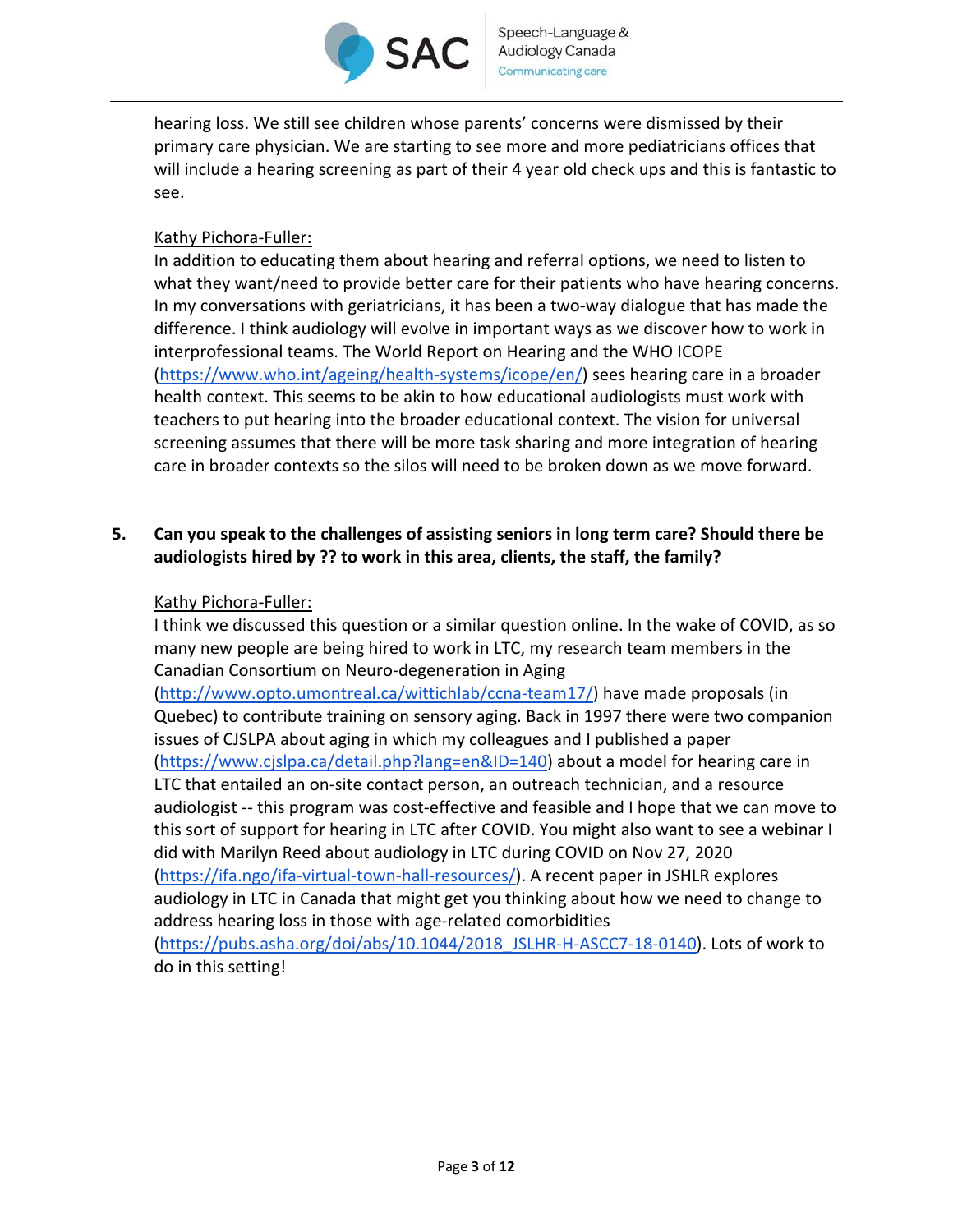

**6. As a S‐LP and LSLS Cert AVT (and an adult with a hearing loss) I feel that the audiologists in Canada are doing an excellent job at identifying and providing technology to children and adults who have a permanent HL. The gap in services seems to be in the communication and habilitation domain. How are EHDI programs monitoring progress with communication? Those outcomes are rarely reported. How are we identifying changes in adults' ability to communicate following fitting of technology and looking at massed data sets?** 

## Marlene Bagatto:

Language outcomes for children with hearing loss are reported through the Outcomes of Children with Hearing Loss (OCHL) work done in the use by BoysTown, Iowa, and North Carolina. Check out https://ochlstudy.org/publications. There are many articles on a variety of outcomes, including spoken language development.

I can't speak for the other provinces/territories in Canada, but my PhD student has spent a few years on this topic. Olivia Daub has published several articles related to this and there are more to come! Check out her Google Scholar page: https://scholar.google.ca/citations?hl=en&user=yFc\_BgoAAAAJ&view\_op=list\_works&sor tby=pubdate She is a rising star!

Overall, I think Canada needs to do better about getting a national database. For this we need funding and have programs that use similar outcome measures. Definitely not an easy undertaking, though perhaps with the WHR we may get some traction.

## Kathy Pichora‐Fuller:

The World Report on Hearing presents the case that we DO have evidence of benefits from our interventions. On the adult aging front, there has been an explosion of work showing that those with hearing loss are at greater risk for many health issues and the million dollar question is whether hearing rehabilitation (often equated with hearing aid use) matters in terms of reducing risk, but there is no sufficient evidence yet on this point anywhere in the world. In fact, we need to show that hearing care has benefits beyond just hearing better (https://pubmed.ncbi.nlm.nih.gov/26825862/. In the Canadian Longitudinal Study of Aging (https://www.clsa‐elcv.ca/), our CCNA research team is actively exploring connections between sensory loss and social (e.g., loneliness, social isolation, social support, social participation) and health factors (e.g., cognitive decline). We are also looking at these connections in the contexts of home care and LTC. A couple of example papers: https://www.ncbi.nlm.nih.gov/pmc/articles/PMC6928150/; https://journals.plos.org/plosone/article/comments?id=10.1371/journal.pone.0192971)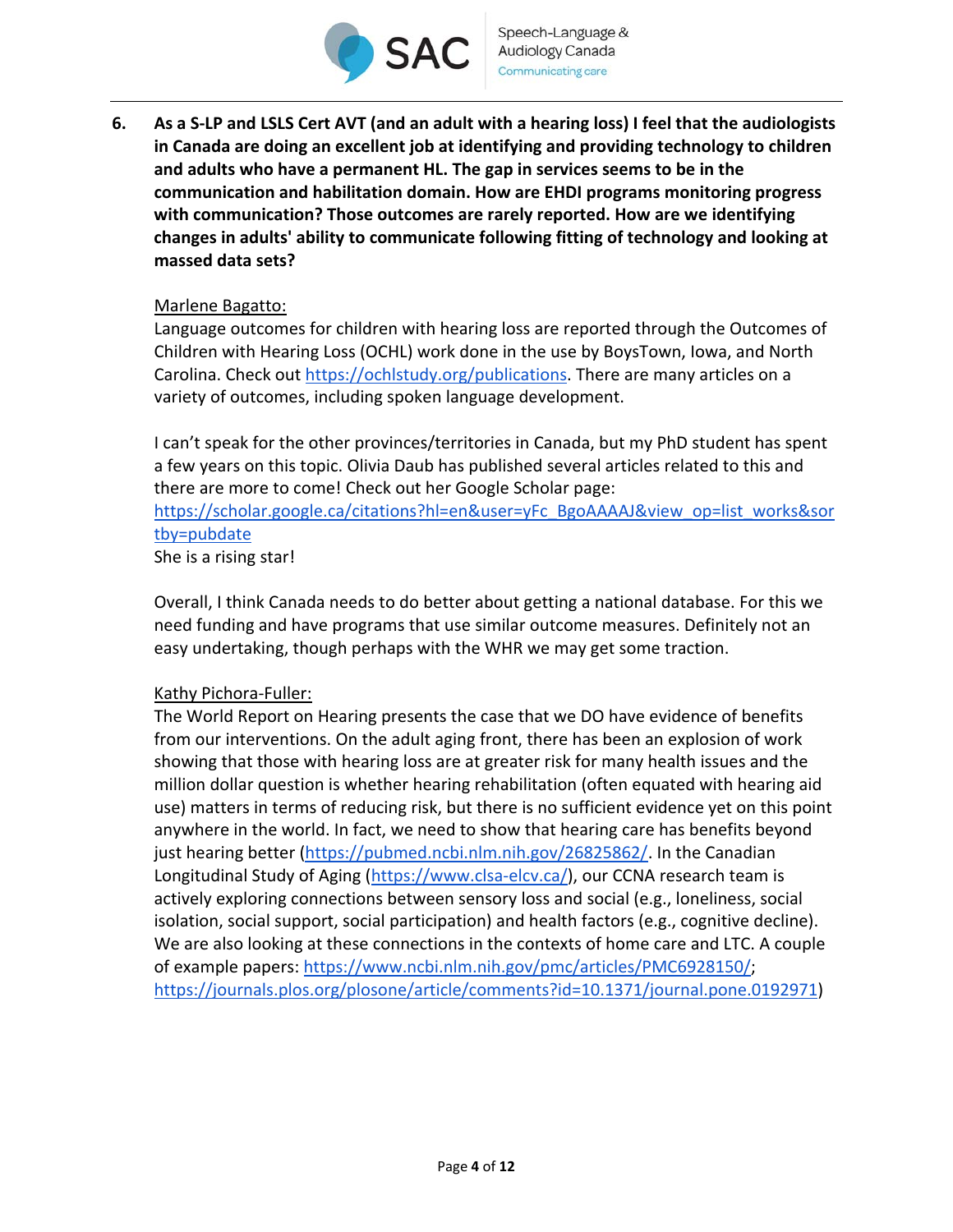

**7. How has the use of personal headphones in the digital age affected hearing loss, and once this report on hearing is more socialized, is there any work being done or planned to be done with manufacturer/importers to limit the decibels of personal headphones available in Canada?** 

## Marlene Bagatto:

There is a lot of research already done and continuing in this area. The Canadian Government has guidelines: https://www.canada.ca/en/health‐canada/services/health‐risks‐ safety/radiation/everyday‐things‐emit‐radiation/personal‐stereo‐systems‐risk‐hearing‐ loss.html

The Sound Sense Program from the Hearing Foundation has also addressed this topic: https://canadianaudiologist.ca/issue/volume‐1‐issue‐5‐2014/the‐hearing‐foundation‐of‐ canada‐sound‐sense/

## Kathy Pichora‐Fuller:

The Word Report on Hearing has a section on this topic and the World Hearing Forum is working on this as one of its main topics: https://www.who.int/activities/makinglistening-safe. Interestingly, recent generations have better hearing than older generations and likely this is because of the introduction of occupational safety measures to protect hearing in the 1970s and changes in noise and other exposures that cause hearing loss. These trends provide hope that the rates of hearing loss can be reduced!!!

**8. Can Kathy Pichora‐Fuller speak to the link between dementia and hearing loss? My understanding is that a causative link hasn't been determined, and in fact, in BC, a hearing instrument dispenser was penalized for advertising this link (i.e. that hearing aids prevent cognitive decline).** 

# Kathy Pichora‐Fuller:

Correct. There is a well‐established population‐level association or correlation between hearing loss and cognitive decline, with hearing loss preceding cognitive decline by as much as a decade. But as audiologists should be aware, correlation does not prove causation. There is also good science behind the finding that hearing loss is the greatest POTENTIALLY modifiable risk factor for dementia ‐‐ but the evidence does not yet show that it can be modified by hearing aids, despite some encouraging early studies and the ongoing NIH‐funded randomized control trial of Frank Lin and his colleagues in the USA. The discipline in BC was based on misleading the public by implying that hearing aids would reduce the risk of cognitive decline. It is important for audiologists to engage in conversations about health promotion consistent with the principles of evidence‐based practice. I did a webinar on this topic for the BC Speech and Hearing Association conference in Fall 2019 and perhaps they would share that webinar recording with SAC?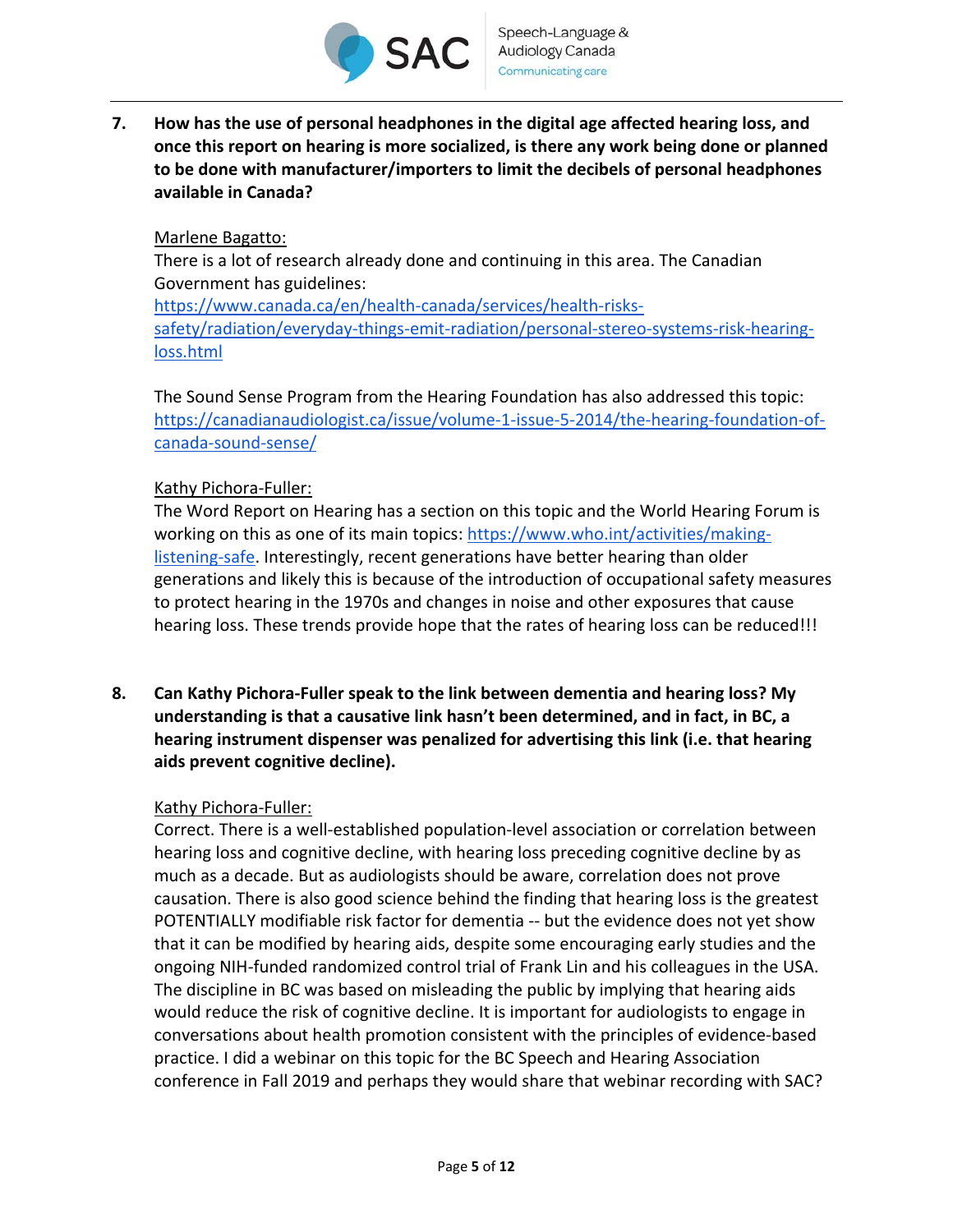

Note that the World Report on Hearing has some great material about health‐promoting and health-compromising behaviours with regard to hearing loss. Many of the healthpromoting behaviours that are good for hearing health (not smoking, lifestyle factors such as exercise and diet) are also good for other aspects of healthy aging. If audiologists have clients who are concerned about reducing their risk of dementia, then I suggest they refer to the WHO recommendations on the evidence regarding reducing risk of dementia (https://www.who.int/mental\_health/neurology/dementia/guidelines\_risk\_reduction/en/ ). Physical activity has the strongest evidence. People with hearing loss can benefit from physical activity to reduce their risk of dementia and they might find that using hearing technologies enables them to engage better in physical activity (and also social activity and mental activity).

# **9. Who do you think should be targeted within government to promote hearing health care services using the WHO Hearing Health Report?**

## Marlene Bagatto:

Such a great question!! In my work with the national EHDI survey and resulting report card, I met with a local MPP in London a couple of times. He was very straightforward with me and reminded us that healthcare is delivered at provincial/territorial levels. If we can get the attention of the MPPs in each province and territory to then bring it to their federal counterpart, that will help. What would also help is if there is a national guideline/strategy to describe what is needed. I'm sure there are other suggestions and ways to go about this. This is just what I was told during my consultations.

## Jerri‐Lee Mackay:

Education is also a provincial/territorial responsibility however most provinces will further delegate this to local school boards who oversee their respective budgets and deliver programs. In a province with multiple school divisions, the programs and services will vary from one division to another. Some school divisions will hire audiologists, others will not. Some will offer screening programs while others won't. From an advocacy point of view, what would be helpful is the development of national guidelines on screening that we could then use to lobby provincial governments to develop provincial standards on screening. The school boards would then be required to develop programs that meet those standards.

# Kathy Pichora‐Fuller:

The WHO will disseminate the World Report on Hearing to all member states, including Canada. As with all effective advocacy, it will be important for there to be a united front that is presented with the full force of scientific evidence and economic analysis. The World Hearing Report is extremely useful. I think that we need to coordinate efforts across levels of government and also with other stakeholders (e.g., other health professionals, NGOs). We need to learn a lot more about policy. We can turn to the successes regarding hearing care that have been achieved in other countries and adapt to Canada. I hope SAC will play a significant role in coordinating these efforts within Canada.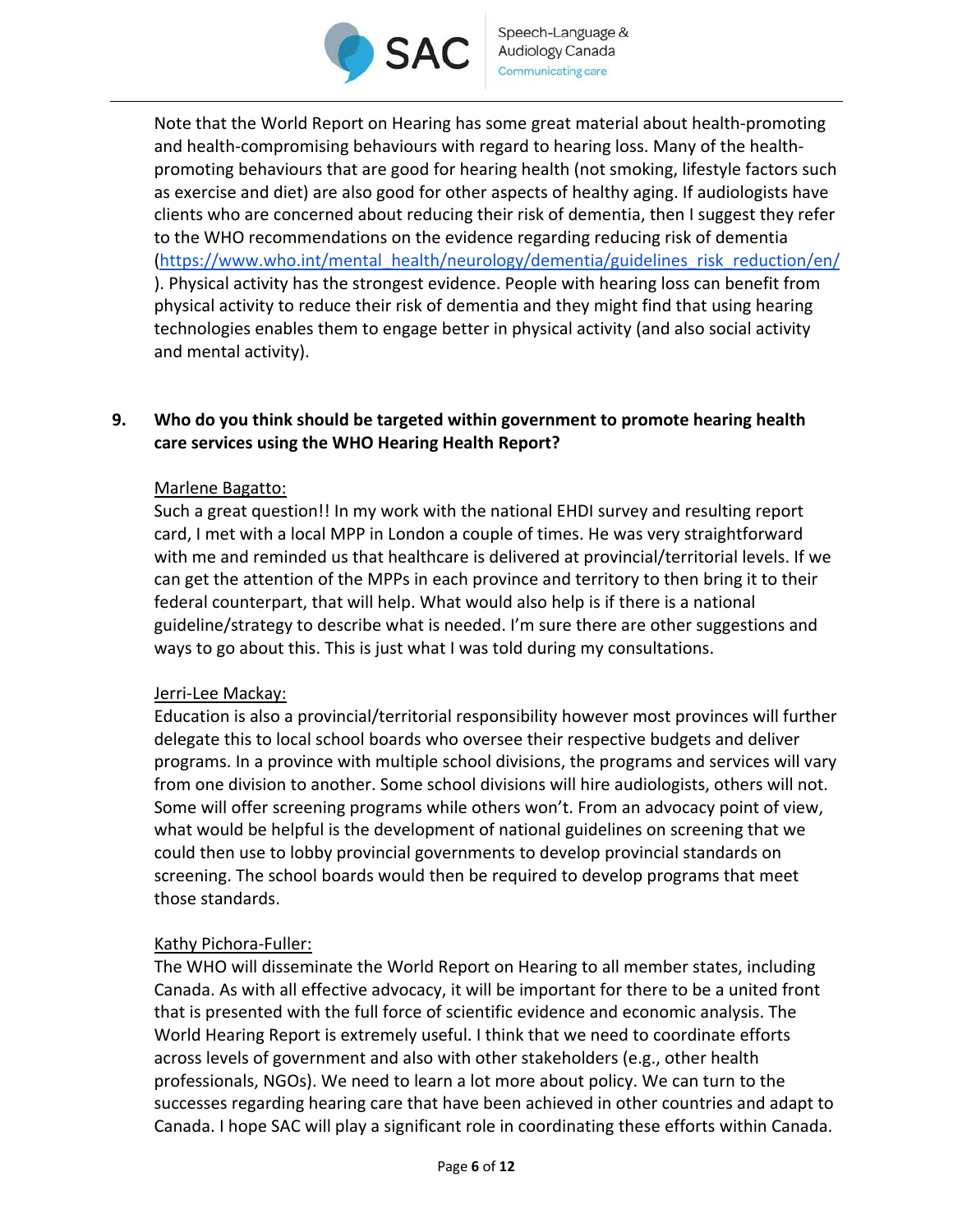

Note that SAC is a member of the WHO World Hearing Forum and SAC is also an affiliated society within the International Society of Audiology and the ISA will also be supporting this work around the world so we have a lot of power with our global partners. The good news is that we do not need to start from scratch.

# **10. How can we utilize the services of Bachelor's degree holder in Audiology directly into areas were penetration is too low, so that we can screen and give healthcare facility to each and every Canadian?**

## Marlene Bagatto:

I think this would be similar to what a CDA can do. I don't know many people who have a bachelor's in audiology as those programs have not existed for a long time.

## Jerri‐Lee Mackay:

I also do not know of anyone with a bachelor's degree in Audiology but I could see them functioning in the same manner as our Audiometric Technician who does a second screening on all the children who do not pass the initial screen by volunteers in the schools. The AT will do otoscopy, tympanometry and thresholding using insert earphones for any child who does not meet the pass criteria. All test results are then reviewed by Audiology who will inform the parents of the results and recommendations. This is a model that has been quite successful at keeping the referral rate to Audiology reasonable and ensuring that children who require medical treatment for OM receive it quickly.

# Kathy Pichora‐Fuller:

The World Report on Hearing has content about 'task sharing' and the guidance documents on screening will also include ideas on this topic. Note that in some countries there is only one audiologist so it is essential to work in models where there is task sharing.

# **11. How often should children be screened from birth to age 6 if they passed their newborn hearing screening?**

## Marlene Bagatto:

If they passed and did not have a risk indicator for developing late onset or progressive hearing loss, there is no need for further screening. Audiological surveillance is necessary for those children who have an identified risk indicator, which is noted at the time of UNHS. Ontario just revised their surveillance protocol to include basic (single point) and intensive (multiple point) surveillance routines. These are based on the identified risk factor and relies on the evidence that indicates which risk factor will actually result in hearing loss for that child. What we don't want is to utilize precious resources re‐ screening babies who are unlikely to develop permanent hearing loss.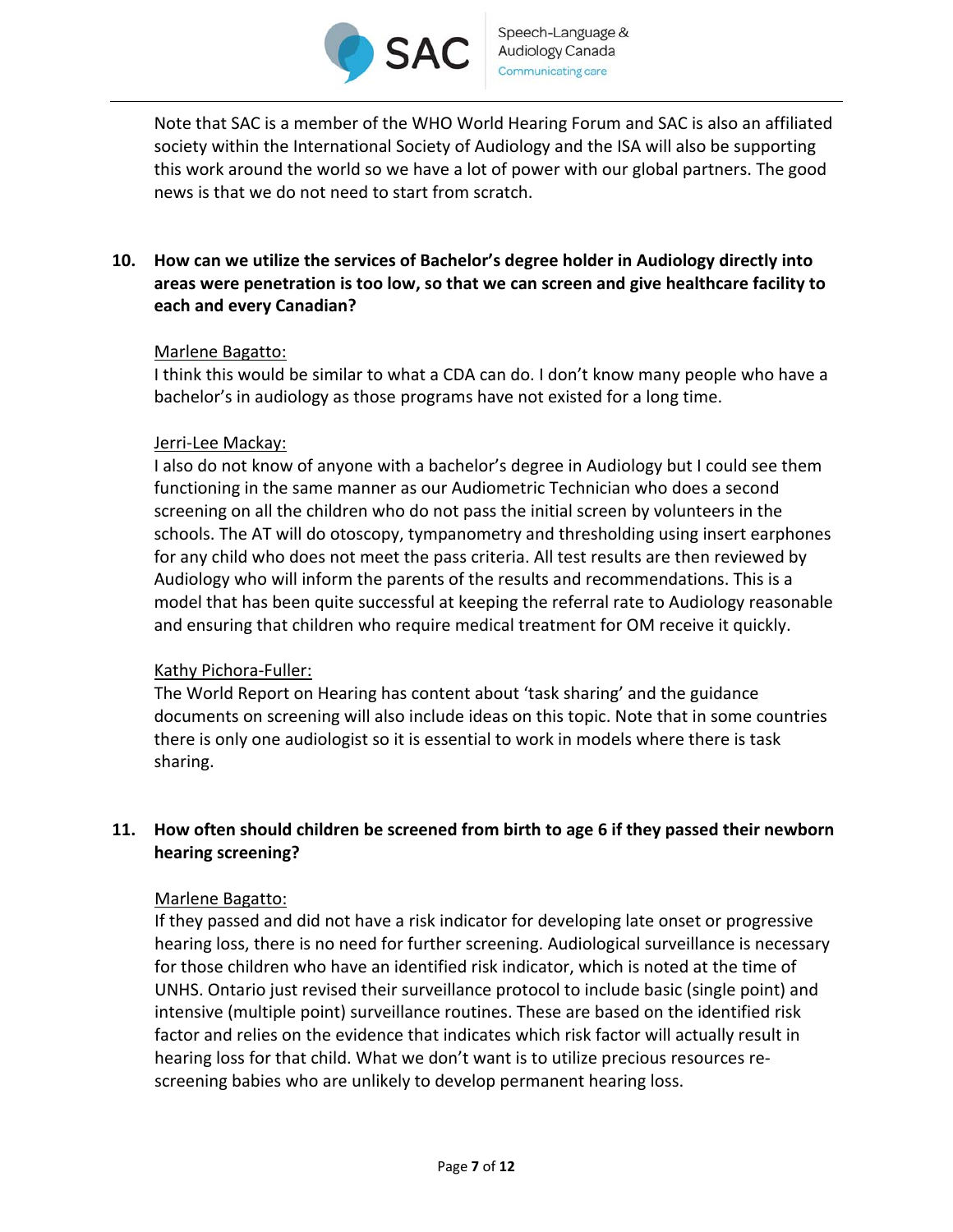

# Jerri‐Lee Mackay:

Hearing loss can develop at any stage in life. Approximately 40% of the children identified with hearing loss through school screening would not have been identified as infants. This is due to many factors such as infection, trauma, late onset progressive hearing loss, etc. in addition to children who were born in provinces or countries that do not have EDHI programs and children lost to follow‐up. School‐entry is a logical time to undertake an additional screening because it provides an opportunity to capture almost all children and school screening programs are relatively inexpensive.

**12. A comment...On my smart phone, there is a health data app. It does chart headphone audio levels on a daily level.** 

Marlene Bagatto:

Yes, there are many.

## Kathy Pichora‐Fuller:

You might want to check out the free phone app from WHO for hearing screening: https://www.who.int/health‐topics/hearing‐loss/hearwho. This is based on research by DeWet Swanepoel in South Africa and there are many interesting refinements in the pipeline so that there could also be screening for asymmetric hearing loss, differentiation of conductive vs SNHL etc. Stay tuned.

**13. 1) on the WHO H.E.A.R.I.N.G. package of ear and hearing care interventions, the "R" is Rehab services which includes speech rehab services for children w PHL 2) The 2019 report card on Canadian EHDI report very limited info collected about auditory and verbal EI and parent counseling. What would be the next steps recommended to address the actions / recommendations / data collection / analysis after Hearing Technology has been recommended (when is the case)? Is there a plan to address and study the services and outcomes re: rehab delivered by S‐LP with the same investment / attention that has been given to screening, ax and Hearing aids?** 

## Marlene Bagatto:

Intervention within EHDI includes language intervention and family support. The report card format was brief, but described it. Have a look at the publication that informed the report card:

https://www.cjslpa.ca/detail.php?ID=1264&lang=en

Also, see response to question #6 above.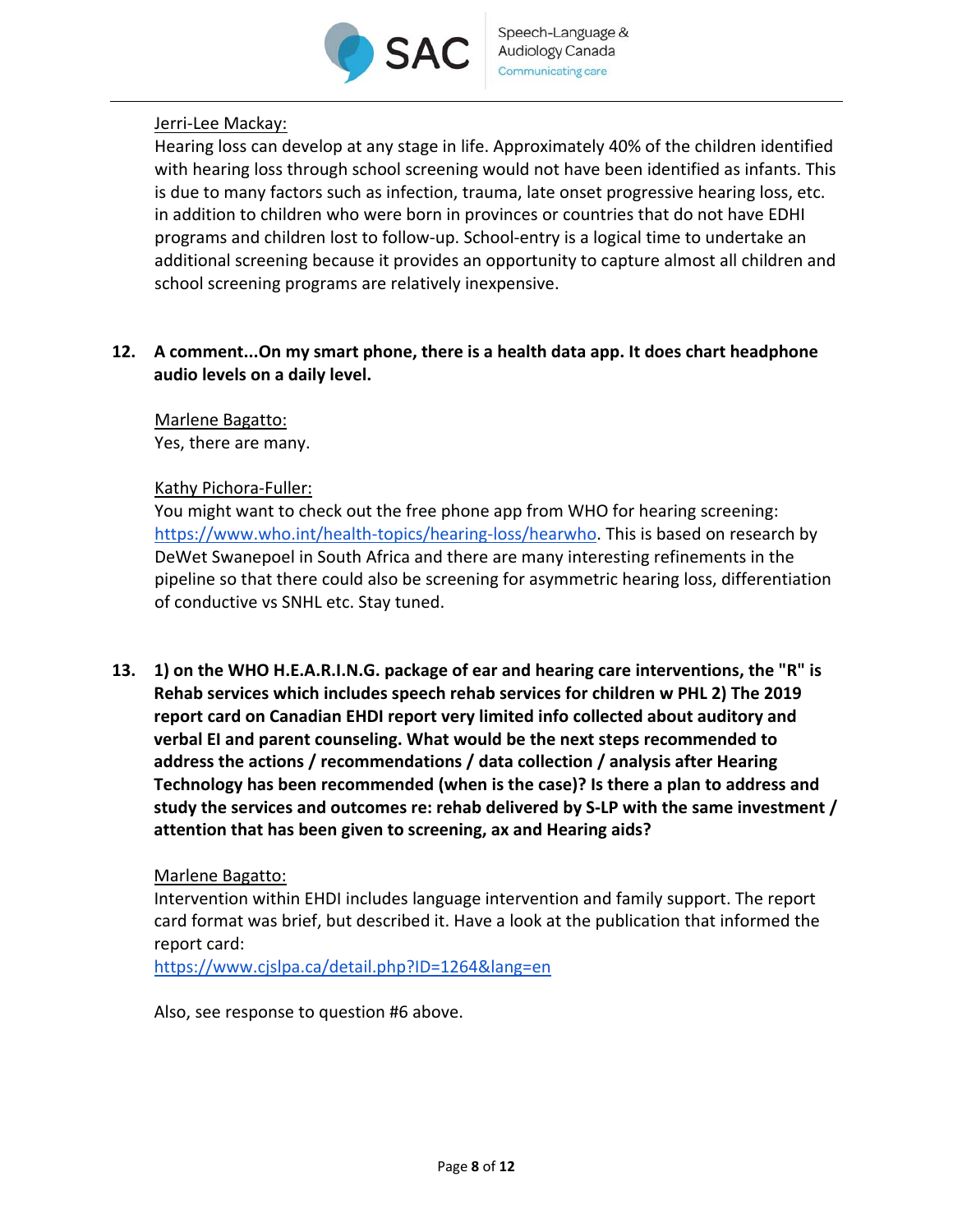

# **14. What is the role of S‐LPs within the World Hearing Report and how might they help Canada meet some of these goals?**

## Jerri‐Lee Mackay:

S‐LPs are often integral components of school hearing screening programs. In areas that do not have access to educational audiology, they are often the ones charged with overseeing the screening programs. In many cases, they are the ones who take the initiative to organize hearing screening programs in areas that do not mandate such programs. I believe that S‐LPs can play a very important role in advocating for screening programs within their school divisions and within their provincial governments. Another very important role that S‐LPs play within the World Hearing Report is in the area of rehabilitation. In many cases, at the school level, it is the S‐LP that provides support in the area of communication development to children with hearing loss. Just as S‐LPs can advocate for additional resources in the areas of school screening and educational audiology, the audiology community must advocate for the importance of student access to S‐LP services.

## Kathy Pichora‐Fuller:

A major theme of the World Report on Hearing was INTEGRATED care, inter‐professional teams, and task sharing. These broad key principles will need to be contextualized according to many factors including setting and S‐LPs are indeed integral partners in many settings, including schools, but also in geriatric settings. I hope SAC does spread the word about the World Report on Hearing with S‐LP members.

**15. Urban noise levels from transportation/transit/consumer products/etc are high enough to interfere with communication and harm hearing wellness. Moving forward, would SAC consider supporting public noise reduction from everyday sources as an issue?** 

## Jerri-Lee Mackay:

Excellent question! Perhaps Lynda or Dawn can provide a response.

## Lynda Gibbons:

I am happy to discuss how SAC can help. Please feel free to email me (lynda@sac-oac.ca).

## Kathy Pichora‐Fuller:

The World Report on Hearing has a section on environmental noise and reducing noise as a cause of hearing loss is a main topic for the World Hearing Forum. As we shift more into accessibility, noise standards will become more important than ever. Most people know that there are acoustical standards for classrooms, but sadly even audiologists seldom realize that there are acoustical standards for medical settings including hospitals and doctors' offices. We can work with the Canadian Acoustical Association on initiatives to make our communities more communication accessible.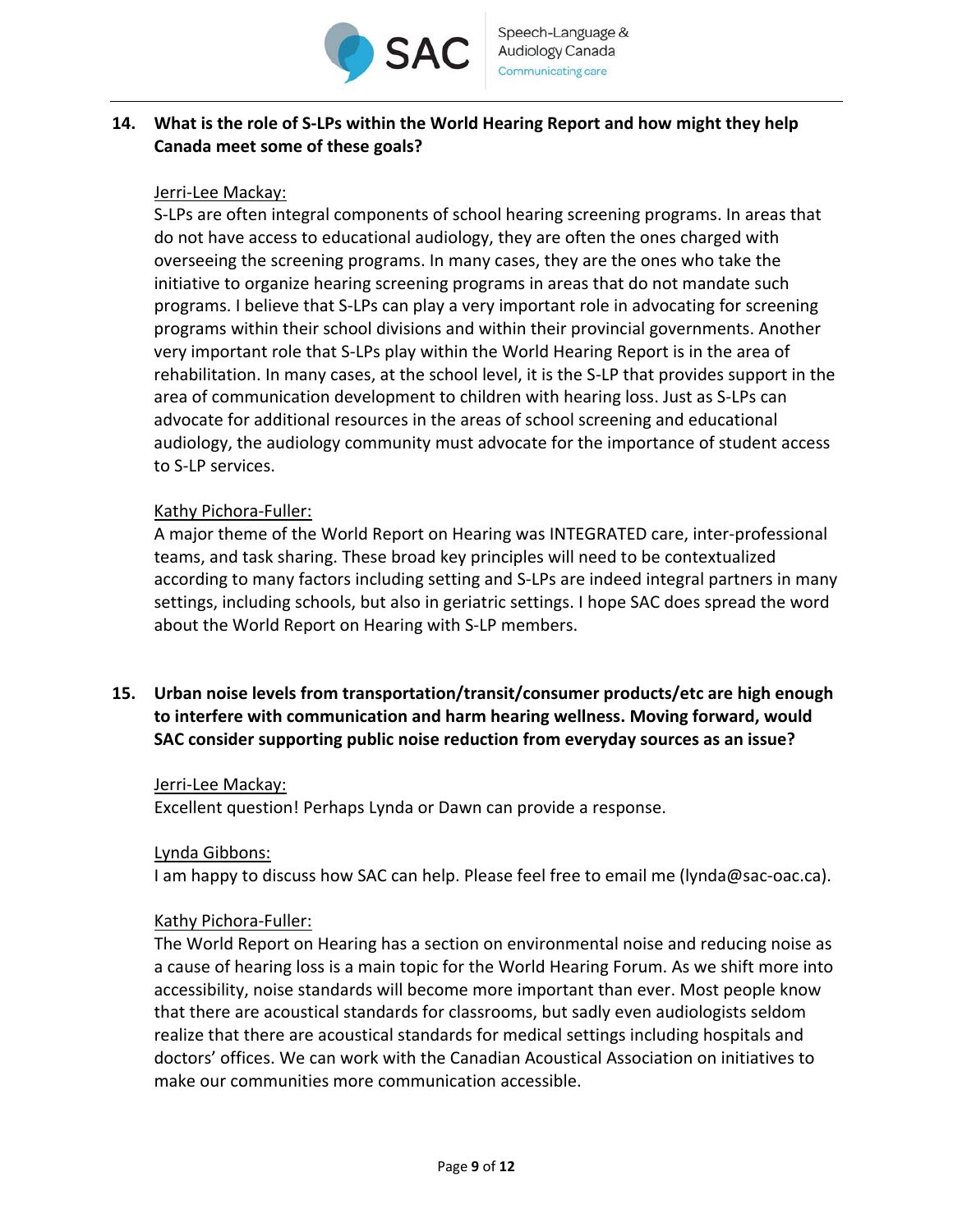

**16. What about those adults who have hearing loss but not to a degree that's severe enough for hearing aids, like Ms. Pichora‐Fuller spoke about earlier on? Can we offer them anything other than communication strategies?** 

## Kathy Pichora‐Fuller:

We must. The 10-20 year delay in help-seeking for hearing problems is aggravated by the commonly held view that nothing can be done until a person is a candidate for a hearing aid. The unmet needs of this LARGE segment of the aging population who have mild hearing loss was exactly the reason I left the audiology clinic in 1986 to do a PhD on age‐ related changes that affect exactly those sorts of clients. There is a lot more to do ‐‐ but that would take another webinar. Stay tuned for some suggestions about pathways for those who 'pass' behavioural hearing screening but 'fail' on self‐reported hearing problems. The mismatch between audiometric and self‐reported hearing problems has been a topic of interest to me for decades and some of our current research is still on this topic.

**17. This pandemic may lead to a reimagining of how we provide child care and LTC. What can we do to influence an awareness of hearing/communication issues that might influence the design and implementation of much needed changes?**

## Jerri‐Lee Mackay:

I can tell you from an education perspective that COVID‐19 created a significantly increased awareness among teachers and school staff regarding the importance of adequate hearing and good acoustics. The requirements for the use of facemasks and social distancing meant that students were seated further away from the teacher than ever before and had significantly decreased access to the auditory information in speech as well as the visual cues obtained through speech reading. We had more requests for soundfield systems than ever before and referrals to audiology increased dramatically as students struggled to hear in the classroom. As a starting point, I would love to see this increased awareness translating into school boards mandating classroom amplification systems in every classroom across the division/province.

## Kathy Pichora‐Fuller:

Excellent question. We will all need to rethink our work. Bill in Saskatoon ‐‐ have you met Paul Mick (ENT, U Sask; https://medicine.usask.ca/profiles/surgery/otolaryngology/paul‐ mick.php#About) and/or Megan O'Connell (neuro‐psychologist who does research on remote health and dementia; https://vimeo.com/437227394) who are researchers in CCNA? If you get the chance, you might want to have coffee with them to see what you might work with them on in Saskatoon.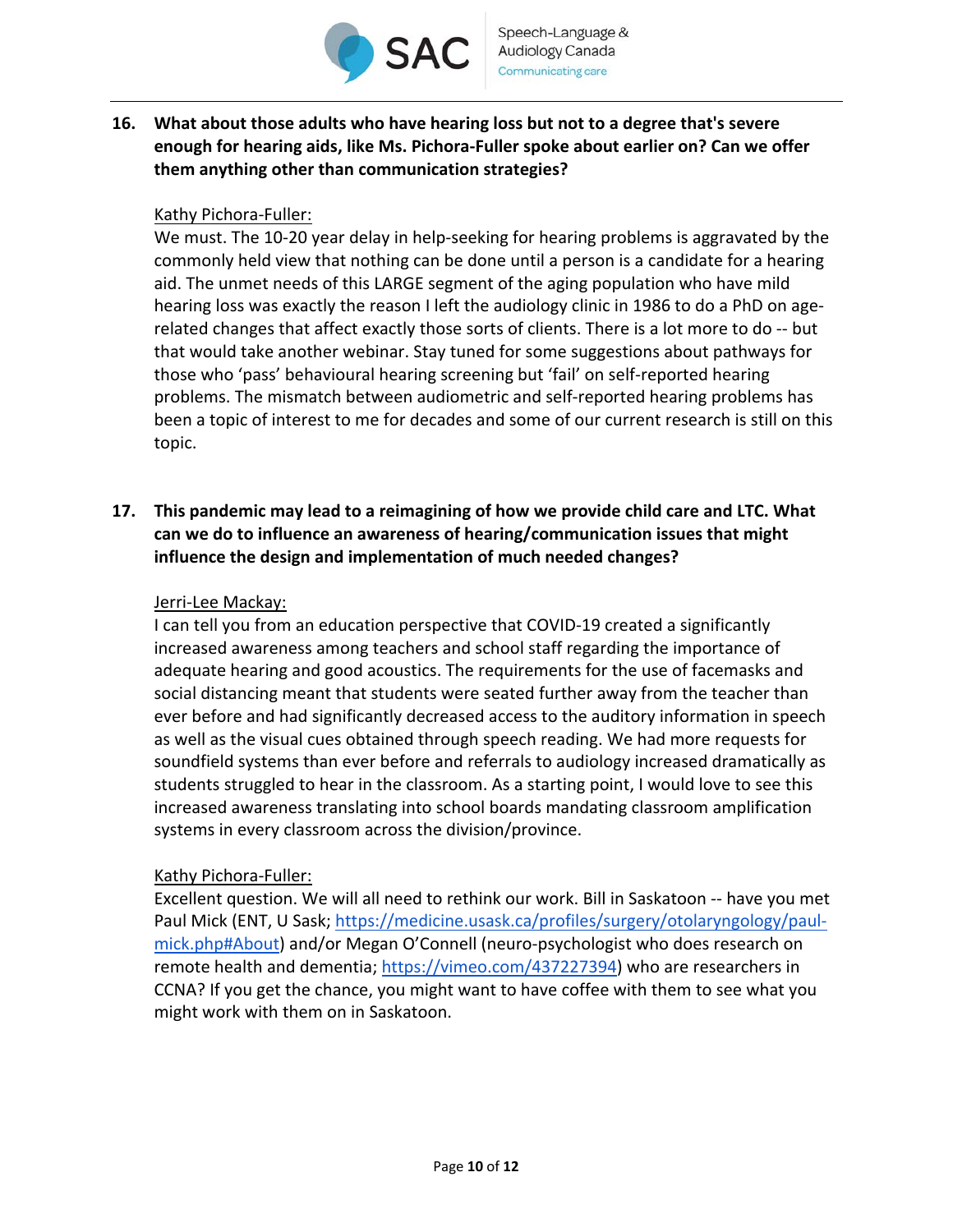

## **18. Comment…The lack of TRAINED personnel in Long Term Care….**

Kathy Pichora‐Fuller: See answer to #5 above.

## **19. What can we do tomorrow? How do we act NOW?**

#### Jerri‐Lee Mackay:

I would like to see the development of national guidelines on childhood hearing screening (similar to AAA and ASHA) that we could use to push our provincial governments (education ministries) to develop provincial standards related to hearing screening in schools. In the shorter term, if you work in the area of education or you have school‐aged children, you could advocate within your own schools for organized programs.

#### Kathy Pichora‐Fuller:

Read the World Report on Hearing. Attend the SAC Audiology Event webinars in May, including the first ones which will be highly related to the World Hearing Report. Think about what you would like to do and then let Lynda Gibbons know how SAC can help and let me know how ISA could help.

## **20. Would hearing care be considered as part of palliative care?**

## Kathy Pichora‐Fuller:

Absolutely yes!!!! Barbara Weinstein has written about this in a practical way: https://journals.lww.com/thehearingjournal/FullText/2015/01000/Palliative\_Care\_\_\_Defi ning the Role of the.2.aspx

# **21. Comment… One of the best quotes of the night: "people learn about stigma as children" K. Pichora Fuller. Thank you Kathy!**

## Jerri‐Lee Mackay:

Absolutely! Stigma related to hearing loss is an issue even for children in Kindergarten. See response to question #3. I have been hopeful that the increased use of wearable bluetooth devices in the broader population would help to decrease the stigma related to wearing a hearing aid but have yet to see that happen. I'm waiting for the hearing aid manufacturers to start making their devices look more like bluetooth receivers or vice versa. Wouldn't it be lovely if the majority of people wore bluetooth receivers that looked like miniRITE hearing aids?!? How great would it be for our industry if no one could tell the difference between the two?